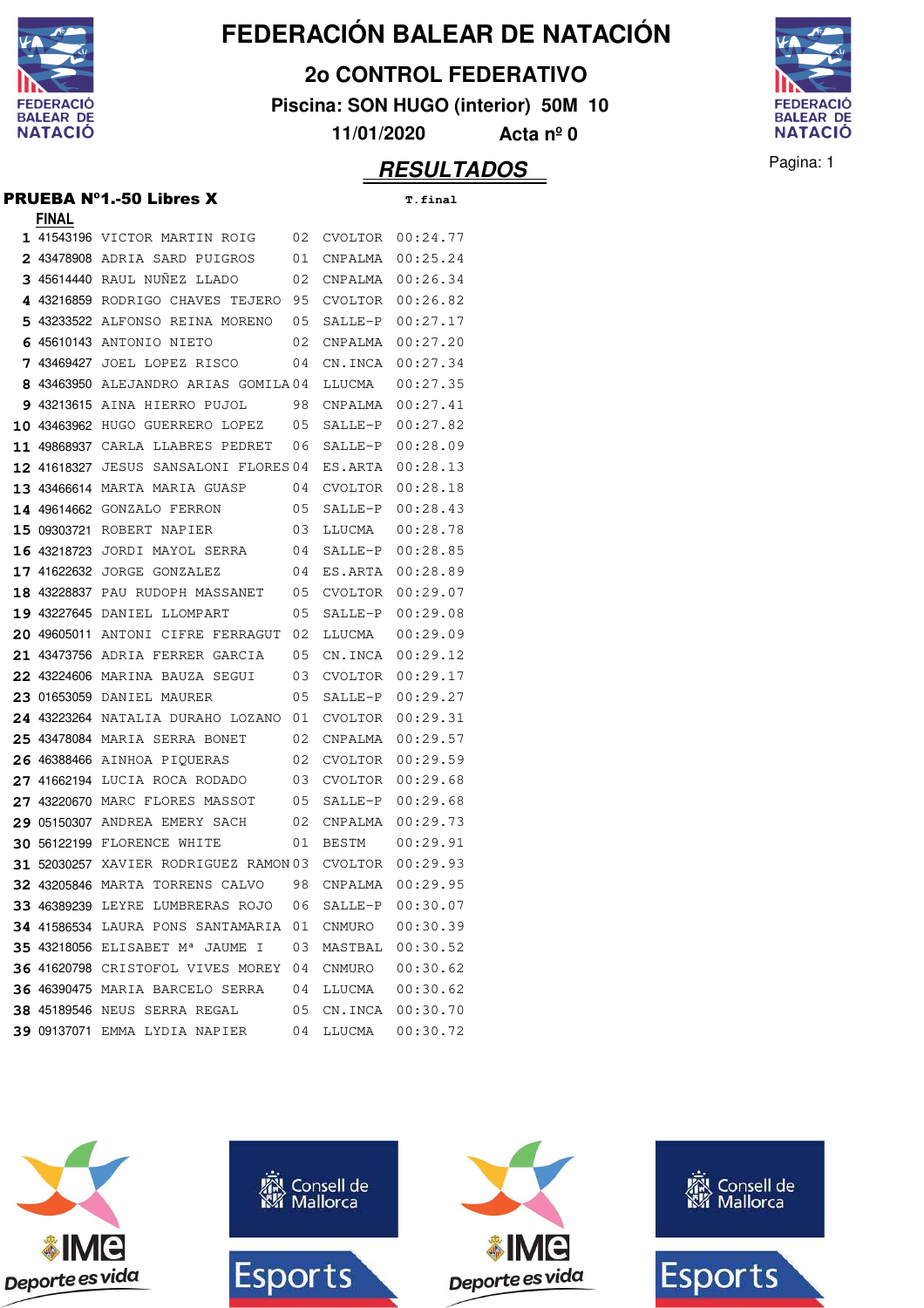

**2o CONTROL FEDERATIVO**

**Piscina: SON HUGO (interior) 50M 10**

**11/01/2020 Acta nº 0**

#### Pagina: 2 **RESULTADOS**



#### PRUEBA Nº1.-50 Libres X **T.final FINAL**

|  | T.fina |  |
|--|--------|--|
|  |        |  |

| <u>LIIAHT</u> |                                       |    |                   |          |
|---------------|---------------------------------------|----|-------------------|----------|
|               | 40 43460934 MARIA NEUS DELICADO       | 03 | CVOLTOR           | 00:30.77 |
|               | 41 43211875 DENIS JOEL CHIRIBOGA      | 04 | MASTBAL           | 00:30.86 |
|               | 42 45691467 MARTA BAÑOS VERA          | 05 | CVOLTOR           | 00:31.17 |
|               | 43 45187152 AITANA ROMAN ANDUJAR      | 02 | CNPALMA           | 00:31.28 |
|               | 44 43477699 NEREA GONZALEZ ALARCON 02 |    | CNPALMA           | 00:31.34 |
|               | 45 45184835 TONI BERGAS COMAS         | 05 | SALLE-P           | 00:31.40 |
|               | 46 49773239 MARGALIDA RIBAS BERGAS 04 |    | CNMURO            | 00:31.47 |
|               | 47 43470770 ESTHER BLANQUE FAJARDO 06 |    | MASTBAL           | 00:31.51 |
|               | 48 49484156 PAULA MORRO COLOM         | 03 | CVOLTOR           | 00:31.81 |
|               | 49 41662125 AINA MARIANO SALOM        | 03 | CVOLTOR           | 00:32.01 |
|               | 50 43233296 ANTONIA OU MEI SUREDA 04  |    | CVOLTOR           | 00:32.04 |
|               | 51 46390210 ELENA BUENO SERRANO       | 04 | MASTBAL           | 00:32.15 |
|               | 52 43476676 CLARA PASCUAL SABANIEL 05 |    | SALLE-P           | 00:32.55 |
|               | 53 45185607 LLUIS VICENS BUJOSA       | 05 | CNPALMA           | 00:32.68 |
|               | 54 45608970 SOFIA MARTIN EXTREMERA 05 |    | MASTBAL           | 00:33.81 |
|               | 55 45188359 SOFIA FRANCESCA           | 06 | CN.INCA           | 00:34.05 |
|               | 56 41659496 PAULA CALDENTEY FERRER 05 |    | ES.ARTA           | 00:34.06 |
|               | 57 43464708 AINA SEGUI TOMAS          | 04 | LLUCMA            | 00:34.10 |
|               | 58 43475126 JULIETA LOPEZ DAMIGO      | 06 | CN.INCA           | 00:34.12 |
|               | 59 43465336 LAIA DE LA<br>CRUZ        | 06 | MASTBAL           | 00:34.21 |
|               | 60 41623989 EMMA GRIMALT OBRADOR      | 06 | FELANITX 00:34.34 |          |
|               | 61 08768907 ESTER DANAIL ANDREEVA 06  |    | CVOLTOR           | 00:34.38 |
|               | 62 46389592 AROA HIDALGO CASTILLO     | 05 | LLUCMA            | 00:34.72 |
|               | 63 41617431 YAN AN GONZALVO DURAN 04  |    | ES.ARTA           | 00:35.61 |
|               | 64 49610021 NEREA PEREZ PEREZ         | 06 | CN.INCA           | 00:37.12 |
|               | 65 42313111 TIANNA DEL PO VICA        | 06 | FELANITX 00:38.60 |          |
|               | 41621312 MIQUEL CAPO MARQUEZ          | 04 | CNMURO            | Desc     |
|               | 45697045 MARTIN VILI GRIGOROV         | 05 | CNPALMA           | Desc     |
|               | 43213329 SERGIO FUSTER POORE          | 99 | <b>CVOLTOR</b>    | N.p.     |
|               | 43459955 PABLO NAVAS ACEITUNO         | 02 | CVOLTOR           | Baja     |
|               | 43473260 RAUL TUDELA MALLEN           | 04 | CVOLTOR           | Baja     |
|               | 45191343 PAU PEREZ RIUTORT            | 05 | CVOLTOR           | Baja     |
|               | 41663833 ALBERT PORTER VICENS         | 05 | SALLE-P           | Baja     |
|               | 43472637 PAU MARTORELL CARDONA        | 01 | CNPALMA           | Baja     |
|               | 43476153 MATEU VENY OLIVER            | 02 | CNPALMA           | Baja     |
|               | 49771064 COLOMA MORAGUES              | 06 | LLUCMA            | Baja     |
|               | 45611761 AINA GARAU VILLALBA          | 06 | LLUCMA            | Baja     |







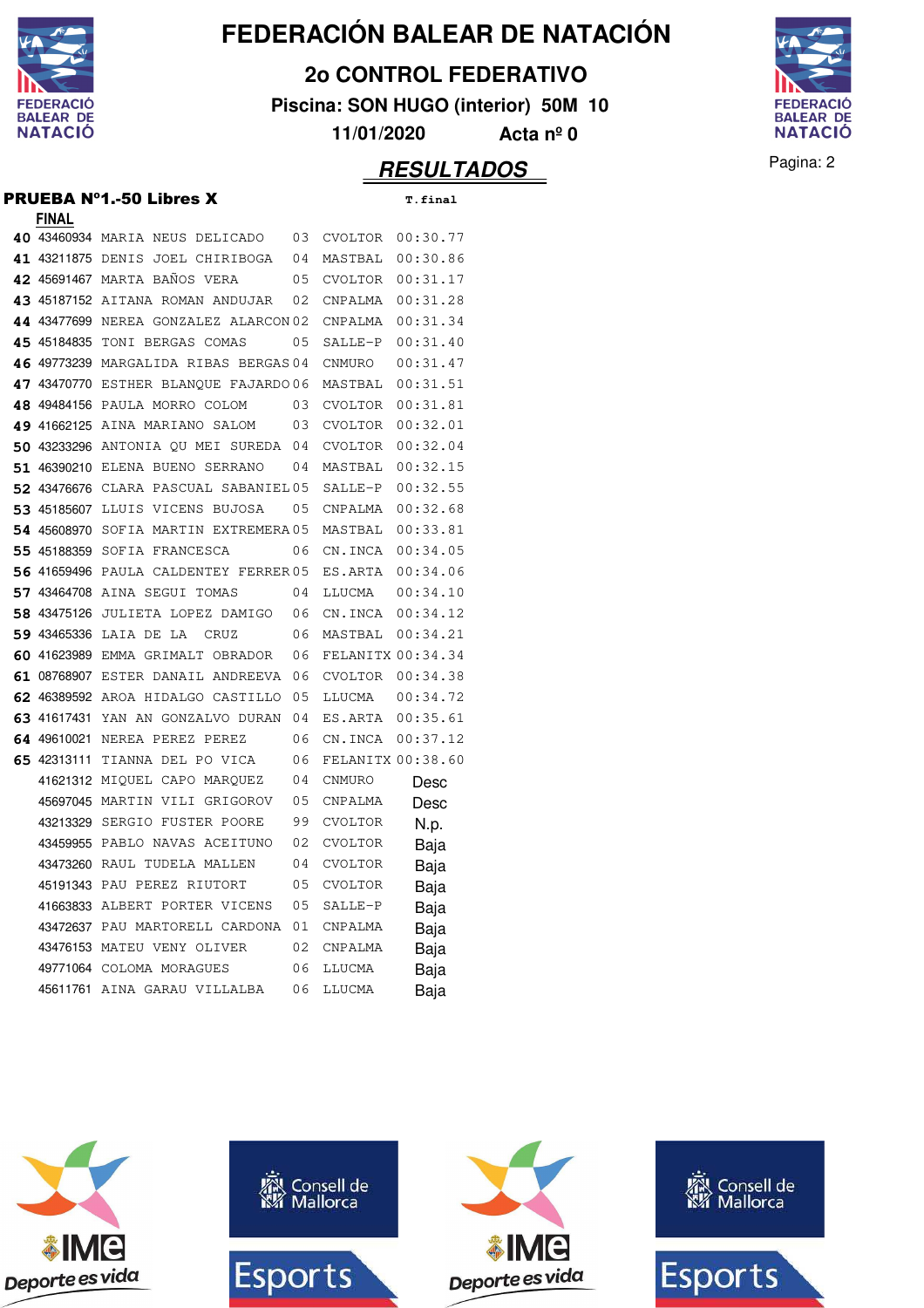

**2o CONTROL FEDERATIVO**

**Piscina: SON HUGO (interior) 50M 10 11/01/2020 Acta nº 0**



|     |              |                                                       |    |                      | <b>RESULTADOS</b>                                    |                  |          | Pagina: 3 |
|-----|--------------|-------------------------------------------------------|----|----------------------|------------------------------------------------------|------------------|----------|-----------|
|     | <b>FINAL</b> | PRUEBA Nº3.-200 Braza X                               |    |                      | T.final                                              | 50 m.            | 100 m.   |           |
|     |              | 1 55456153 RICHARD HOWARD                             |    | 02 BESTM             | 02:39.70                                             | $\mathbb{Z}^n$ . | 01:16.71 |           |
|     |              | 2 43471880 JORDI CINTA PEREZ                          |    | 05 CN.INCA 02:42.25  |                                                      |                  | 01:17.52 |           |
|     |              | 3 43466210 MARCOS RUIZ MARTIN                         |    | 05 CVOLTOR 02:56.08  |                                                      | t in             | 01:25.20 |           |
|     |              | 43480417 MARIA BURGUERA MOREY                         |    | 03 CNPALMA           | Baja                                                 |                  |          |           |
|     |              | PRUEBA Nº5.-200 Espalda X                             |    |                      | <b>T.final</b>                                       | 50 m.            | 100 m.   |           |
|     | <u>FINAL</u> |                                                       |    |                      |                                                      |                  |          |           |
|     |              | <b>1</b> 45608935 PEP FORTEZA FORTEZA                 |    | 02 CNPALMA 02:19.22  |                                                      |                  | 01:08.55 |           |
|     |              | 2 43205973 SALVADOR REYNES                            |    | 02 CNPALMA 02:22.09  |                                                      |                  | 01:09.75 |           |
|     |              | 3 45185608 JOAN VICENS BUJOSA                         |    | 03 CNPALMA 02:27.03  |                                                      |                  | 01:12.46 |           |
|     |              | 4 43467318 GABRIELA VELASCO                           |    | 05 CAMPUSES 02:30.93 |                                                      |                  | 01:12.30 |           |
|     |              | 5 43228048 LUCIA CARLA ELICABE                        |    | 03 CAMPUSES 02:31.92 |                                                      |                  | 01:13.99 |           |
|     |              | 6 49923806 MARIONA MANRESA                            | 06 |                      | SALLE-P 02:32.68                                     |                  | 01:16.28 |           |
|     |              | 7 43478016 MARIA RULLAN MARTINEZ                      | 03 |                      | CNPALMA 02:40.33                                     |                  | 01:17.70 |           |
|     |              | 8 41543010 CARME GOMEZ CAMPINS                        |    | 03 CNPALMA 02:42.80  |                                                      |                  | 01:19.12 |           |
|     |              | 9 43470221 ADELA GARRIDO MORENO                       | 06 |                      | CNPALMA 02:45.43                                     |                  | 01:21.46 |           |
|     |              | 10 43474950 NOA MARTINEZ COUSELO                      |    | 06 CVOLTOR 02:47.89  |                                                      |                  | 01:22.35 |           |
|     | <b>FINAL</b> | <b>PRUEBA N°7.-100 Mariposa X</b>                     |    |                      | T.final                                              | 50 m.            |          |           |
|     |              | 1 41543196 VICTOR MARTIN ROIG                         |    | 02 CVOLTOR 01:00.17  |                                                      |                  |          |           |
|     |              | 2 43214090 JOAN SASTRE RODRIGUEZ 04 CVOLTOR 01:00.87  |    |                      |                                                      |                  |          |           |
|     |              | 3 43213615 AINA HIERRO PUJOL                          |    | 98 CNPALMA 01:01.32  |                                                      |                  |          |           |
|     |              | 4 46392451 MARC FALCO GUILLEM                         | 03 |                      | SALLE-P 01:01.39                                     |                  |          |           |
|     |              | 5 45611418 GUILLEM ESTARELLAS DE                      | 04 |                      | CAMPUSES 01:03.66                                    |                  |          |           |
|     |              | 6 55528056 DANIEL BEN DONOVAN                         |    | 03 BESTM             | 01:04.05                                             |                  |          |           |
|     |              | 7 43483056 JOSEP CASTRO TORRENS                       |    | 05 CAMPUSES 01:04.77 |                                                      |                  |          |           |
|     |              | 8 43475536 GUILLEM SALVA GUAL                         |    | 03 CVOLTOR 01:05.78  |                                                      |                  |          |           |
|     |              | 9 43159049 MATIAS SUAREZ CAMPIONE 96                  |    | CVOLTOR 01:06.30     |                                                      |                  |          |           |
|     |              | 10 43466668 JAIME FLORIT CASTILLO 05 CVOLTOR 01:06.45 |    |                      |                                                      |                  |          |           |
|     |              | 11 43234633 POL PEREZ MACARRO                         | 02 |                      | CVOLTOR 01:07.27                                     |                  |          |           |
|     |              | 12 78223022 KIARA TORRICO RUIZ                        | 05 | CVOLTOR              | $01\textcolor{black}{:\,}08\textcolor{black}{.\,}68$ |                  |          |           |
|     |              | 13 43476271 ARIADNA MORA FERRANDIS 06                 |    | SALLE-P              | 01:09.62                                             |                  |          |           |
|     |              | 14 41664004 AINA GARCIA VIVES                         | 03 | SALLE-P              | 01:10.02                                             |                  |          |           |
| 15. |              | 43228977 CLAUDIA ALVAREZ                              | 02 | CNPALMA              | 01:10.66                                             |                  |          |           |
| 16  |              | 43573918 NADIA CORRADINI                              | 05 | NCALVIA              | 01:11.34                                             |                  |          |           |
| 17  |              | 43218055 RAFEL JOSEP JAUME I                          | 03 | CNPALMA              | 01:11.40                                             |                  |          |           |
|     |              | 18 46394473 NEREA CASTAÑER NOGUERA 03                 |    | CVOLTOR              | 01:11.43                                             |                  |          |           |
|     |              | 19 43466209 ALEJANDRA RUIZ MARTIN 03                  |    | CVOLTOR              | 01:12.41                                             |                  |          |           |
|     |              | 20 45614381 MARTA RUBIO BUJOSA                        | 05 | CNPALMA              | 01:13.44                                             |                  |          |           |







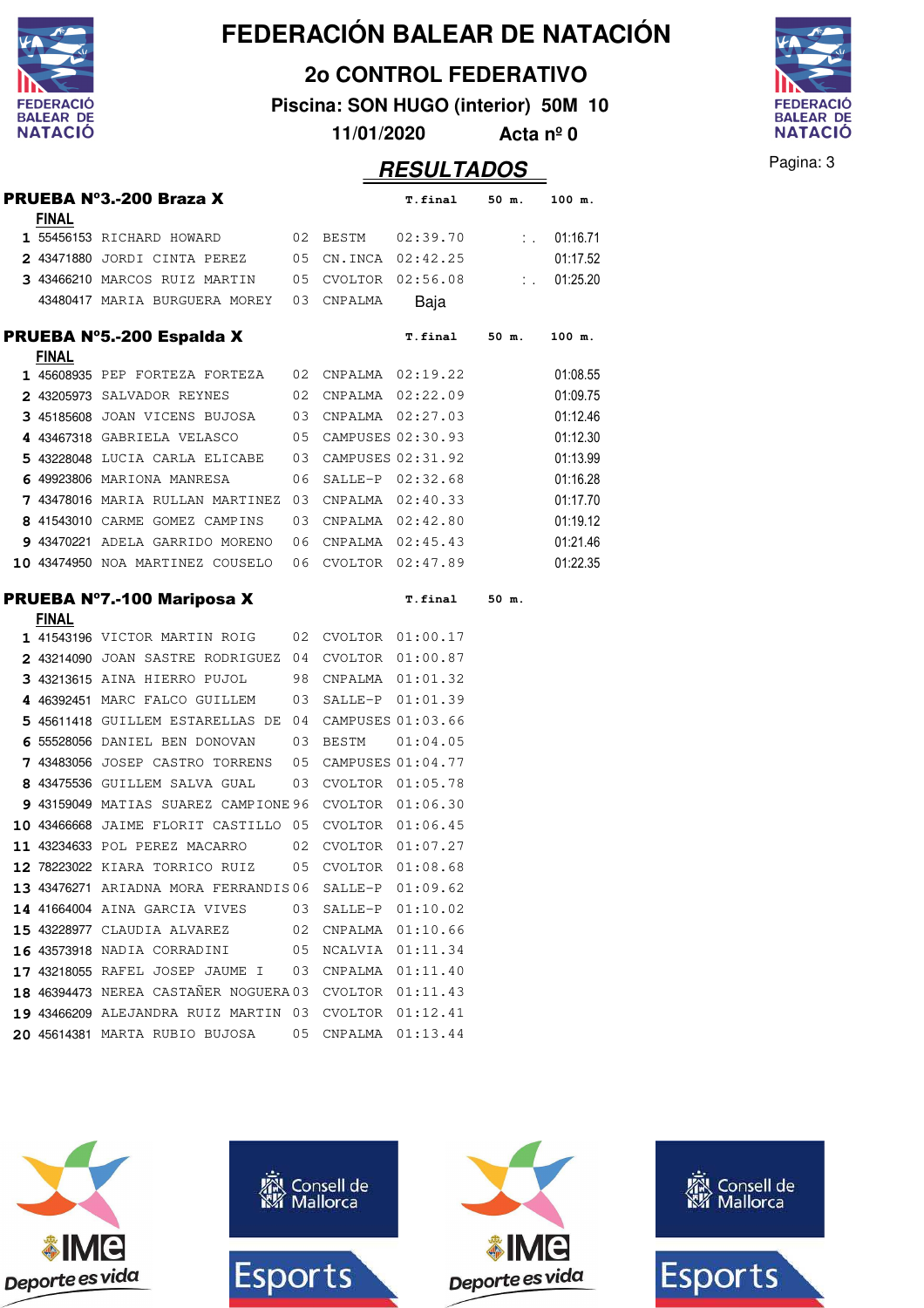

**2o CONTROL FEDERATIVO**

**Piscina: SON HUGO (interior) 50M 10**

**11/01/2020 Acta nº 0**



|              |                                                        |    |            | <i><b>RESULTADOS</b></i> |       |  |
|--------------|--------------------------------------------------------|----|------------|--------------------------|-------|--|
| <b>FINAL</b> | <b>PRUEBA Nº7.-100 Mariposa X</b>                      |    |            | <b>T.final</b>           | 50 m. |  |
|              | 21 45614499 LLUCIA MIERAS PIZA                         |    |            | 03 CVOLTOR 01:14.52      |       |  |
|              | 22 43217884 ALISON ANDREA                              |    |            | 04 CVOLTOR 01:23.22      |       |  |
|              | 43472637 PAU MARTORELL CARDONA 01 CNPALMA              |    |            | Baja                     |       |  |
|              | 43466374 NESTOR SIQUIER RIPOLL 04                      |    | CNPALMA    | Baja                     |       |  |
|              | 43476153 MATEU VENY OLIVER                             |    | 02 CNPALMA | Baja                     |       |  |
|              | <b>PRUEBA N°9.-200 Estilos X</b>                       |    |            | T.final                  | 50 m. |  |
| <b>FINAL</b> | 1 45699211 SAMUEL DIAZ GUERRERO                        |    |            | 03 CNPALMA 02:20.63      |       |  |
|              | 2 43470663 MARCOS SANCHEZ                              |    |            | 04 SALLE-P 02:20.89      |       |  |
|              | 3 43478908 ADRIA SARD PUIGROS                          |    |            | 01 CNPALMA 02:23.06      |       |  |
|              | 4 43466614 MARTA MARIA GUASP                           |    |            | 04 CVOLTOR 02:26.81      |       |  |
|              | 5 09897080 ALEX EMERY SACH                             |    |            | 05 SALLE-P 02:27.49      |       |  |
|              | 6 07704218 DENIS MOLNAR                                |    |            | 04 CNPALMA 02:27.59      |       |  |
|              | 7 43235046 PAULA GAYA BISQUERRA                        |    |            | 05 CNPALMA 02:30.39      |       |  |
|              | 8 43198413 JOEL TRETT OLIVER                           |    |            | 02 CNPALMA 02:30.55      |       |  |
|              | 9 49770151 ESTELA GARAU MORENO                         |    |            | 05 CNPALMA 02:32.34      |       |  |
|              | <b>10 43465024 LUCIA MENENDEZ</b>                      |    |            | 04 SALLE-P 02:32.89      |       |  |
|              | 11 43205846 MARTA TORRENS CALVO                        |    |            | 98 CNPALMA 02:34.48      |       |  |
|              | 12 43461002 JUAN RAMON LAGAR                           |    |            | 03 CVOLTOR 02:36.03      |       |  |
|              | 13 43475420 LILIA ARROM LLIZO                          |    |            | 04 CN. INCA 02:36.79     |       |  |
|              | 14 45187470 URIEL HARO PEREZ                           | 05 |            | CAMPUSES 02:37.92        |       |  |
|              | 15 43480370 JAUME RIBAS MONSERRAT                      | 01 | LLUCMA     | 02:42.35                 |       |  |
|              | 16 45187152 AITANA ROMAN ANDUJAR                       | 02 |            | CNPALMA 02:42.84         |       |  |
|              | 17 45691103 PAULA COLOMAR CARRASCO 04 CNPALMA 02:44.89 |    |            |                          |       |  |
|              | 18 43475268 MARTA CHUN ROCA                            |    |            | 05 CVOLTOR 02:45.35      |       |  |
|              | 19 45696080 CLAUDIA AMENGUAL                           |    |            | 05 CN.INCA 02:46.73      |       |  |
|              | 20 43477108 NATALIA MARTINEZ                           |    |            | 04 CVOLTOR 02:51.31      |       |  |
|              | 21 41543173 ANA MARTINEZ COLL                          |    |            | 99 FELANITX 02:54.90     |       |  |
|              | 22 46388012 CATERINA THOMAS                            |    |            | 04 CNPALMA 02:55.04      |       |  |
|              | 45184053 AINA TOMAS HERNANDEZ                          | 04 | CNPALMA    | Desc                     |       |  |
|              | 41664031 SOFIA BARRIOS GIORNO                          | 05 | CNPALMA    | Desc                     |       |  |

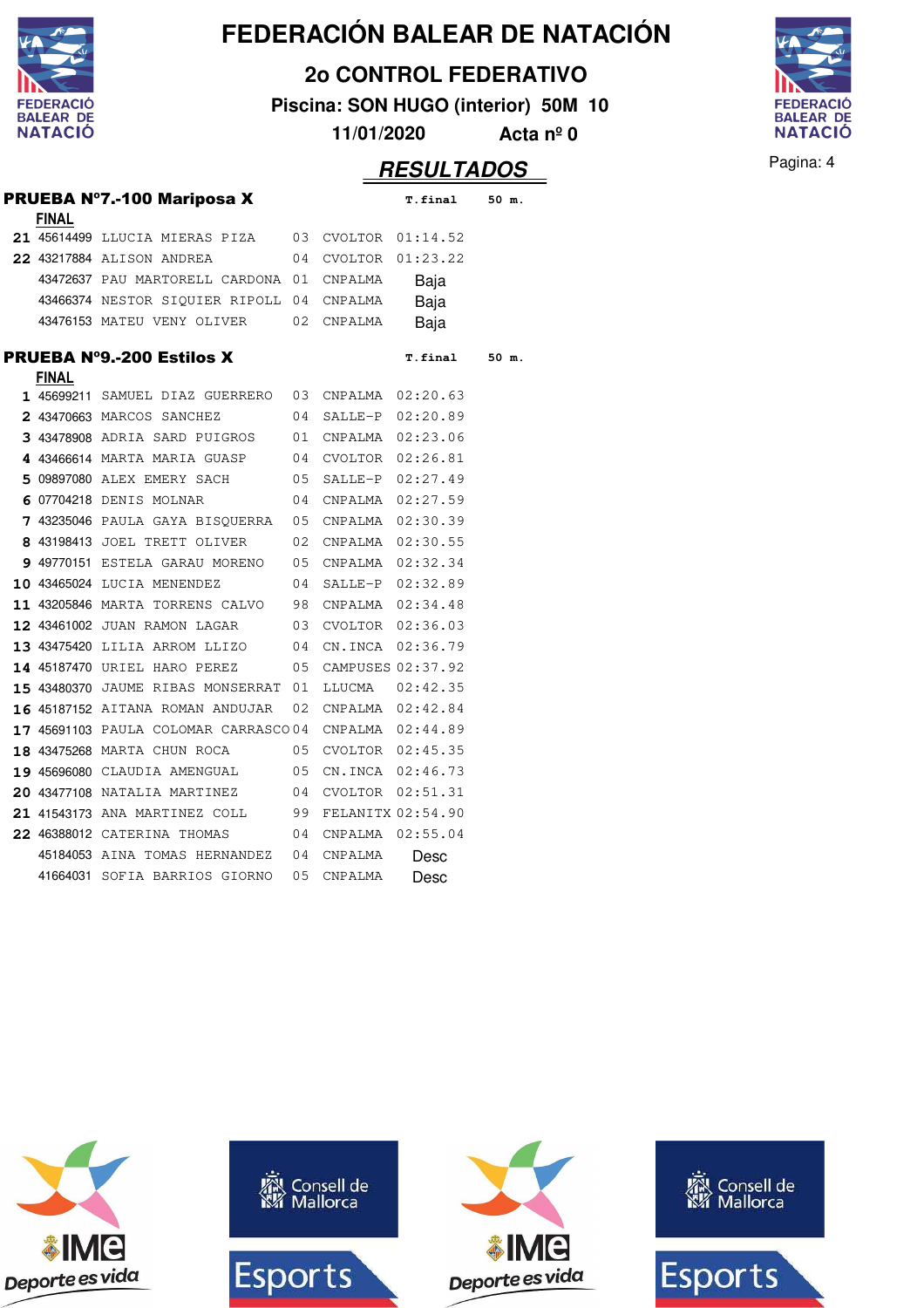

**2o CONTROL FEDERATIVO**

**Piscina: SON HUGO (interior) 50M 10**

**11/01/2020 Acta nº 0**



**RESULTADOS** Pagina: 5

|              | <b>PRUEBA Nº11.-50 Braza X</b>                        |        |                      | T.final             |       |          |          |          |          |
|--------------|-------------------------------------------------------|--------|----------------------|---------------------|-------|----------|----------|----------|----------|
| <b>FINAL</b> |                                                       |        |                      |                     |       |          |          |          |          |
|              | <b>1</b> 43183969 CARLOS GOMARIZ GAYA                 |        | 92 CVOLTOR 00:30.80  |                     |       |          |          |          |          |
|              | 2 43199949 KEVIN RUIZ BIOJO                           | 02     | SALLE-P              | 00:32.19            |       |          |          |          |          |
|              | 3 45190652 RAUL BERMIN MORAIS                         |        | 02 CNPALMA 00:33.06  |                     |       |          |          |          |          |
|              | 4 43475536 GUILLEM SALVA GUAL                         | 03     | CVOLTOR 00:33.28     |                     |       |          |          |          |          |
|              | 5 45614675 ALVARO MIRO JURADO                         | 04     | CVOLTOR 00:35.12     |                     |       |          |          |          |          |
|              | 6 43228837 PAU RUDOPH MASSANET                        | 05     |                      | CVOLTOR 00:36.33    |       |          |          |          |          |
|              | 7 45188423 ALBERT FONTIRROIG JUAN 05 CVOLTOR 00:37.76 |        |                      |                     |       |          |          |          |          |
|              | 8 46388466 AINHOA PIQUERAS                            |        | 02 CVOLTOR 00:38.15  |                     |       |          |          |          |          |
|              | 9 06922770 IVETA IVANOVA TODOROVA04 CVOLTOR 00:39.37  |        |                      |                     |       |          |          |          |          |
|              | 10 43223998 JARA PUERTAS PUYOL                        |        | 03 SALLE-P           | 00:39.53            |       |          |          |          |          |
|              | 11 43477699 NEREA GONZALEZ ALARCON02 CNPALMA 00:39.88 |        |                      |                     |       |          |          |          |          |
|              | <b>12 56122199 FLORENCE WHITE</b>                     |        | 01 BESTM             | 00:40.07            |       |          |          |          |          |
|              | 13 41621312 MIQUEL CAPO MARQUEZ                       | 04     | CNMURO               | 00:40.54            |       |          |          |          |          |
|              | 14 49611231 ANTONI ALVAREZ GARCIA 03                  |        |                      | CN.INCA 00:40.89    |       |          |          |          |          |
|              | 15 41623989 EMMA GRIMALT OBRADOR                      |        | 06 FELANITX 00:45.37 |                     |       |          |          |          |          |
|              | 54851483 JOSHUA DAVID TAPSELL                         |        | 00 BESTM             | Baja                |       |          |          |          |          |
|              | 45191343 PAU PEREZ RIUTORT                            |        | 05 CVOLTOR           | Baja                |       |          |          |          |          |
|              | <b>PRUEBA Nº13.-1500 Libres X</b>                     |        |                      | T.final             | 50 m. | 100 m.   | 200 m.   | 400 m.   | 800 m.   |
| <b>FINAL</b> |                                                       |        |                      |                     |       |          |          |          |          |
|              | <b>1</b> 43226770 DYLAN RUIZ BIOJO                    |        | 05 SALLE-P 19:57.15  |                     |       | 01:12.63 | 02:32.64 | 05:10.12 | 10:27.59 |
|              | 41618413 JOAN EVANGELISTI                             |        | 01 LLUCMA            | Baja                |       |          |          |          |          |
|              | <b>PRUEBA Nº15.-200 Libres X</b>                      |        |                      | T.final             | 50 m. | 100 m.   |          |          |          |
| <b>FINAL</b> |                                                       |        |                      |                     |       |          |          |          |          |
|              | 1 45614441 CLAUDIA NUÑEZ LLADO                        |        |                      | 05 CNPALMA 02:09.69 |       | 01:04.41 |          |          |          |
|              | 2 49923805 MARTINA MANRESA                            |        | 05 SALLE-P 02:09.71  |                     |       | 01:04.57 |          |          |          |
|              | 3 43224511 GONZALO TORRES PUERTAS 04 SALLE-P 02:15.30 |        |                      |                     |       | 01:04.79 |          |          |          |
|              | 4 03764732 IVAN TEVZADZE                              |        | 03 FELANITX 02:16.88 |                     |       | 01:03.65 |          |          |          |
|              | 5 43466668 JAIME FLORIT CASTILLO 05 CVOLTOR 02:18.48  |        |                      |                     |       | 01:06.87 |          |          |          |
|              | 6 46390428 ALEX FERNANDEZ GOMEZ                       | 03     |                      | CN.INCA 02:18.83    |       | 01:06.32 |          |          |          |
|              | <b>7</b> 55418799 TURAYA OLIVIA EVANS                 |        | 03 BESTM             | 02:18.98            |       |          |          |          |          |
|              | 8 43462984 JAIME ALEMANY CODINA                       | $0\,4$ | $SALLE-P$            | 02:21.43            |       | 01:06.12 |          |          |          |
|              | 9 43463962 HUGO GUERRERO LOPEZ                        | 05     | SALLE-P              | 02:21.62            |       | 01:07.46 |          |          |          |
|              | 10 46393032 CAROLINA HEREDIA                          | 05     | SALLE-P              | 02:22.20            |       | 01:09.69 |          |          |          |
|              | 11 41662194 LUCIA ROCA RODADO                         | 03     | CVOLTOR              | 02:24.02            |       | 01:08.84 |          |          |          |
|              | 12 43224606 MARINA BAUZA SEGUI                        | 03     | CVOLTOR              | 02:24.61            |       | 01:08.60 |          |          |          |
|              | 13 43460934 MARIA NEUS DELICADO                       | 03     | CVOLTOR              | 02:24.75            |       | 01:09.41 |          |          |          |
|              | 14 05150307 ANDREA EMERY SACH                         |        |                      |                     |       |          |          |          |          |
|              |                                                       | 02     | CNPALMA              | 02:26.22            |       | 01:09.21 |          |          |          |

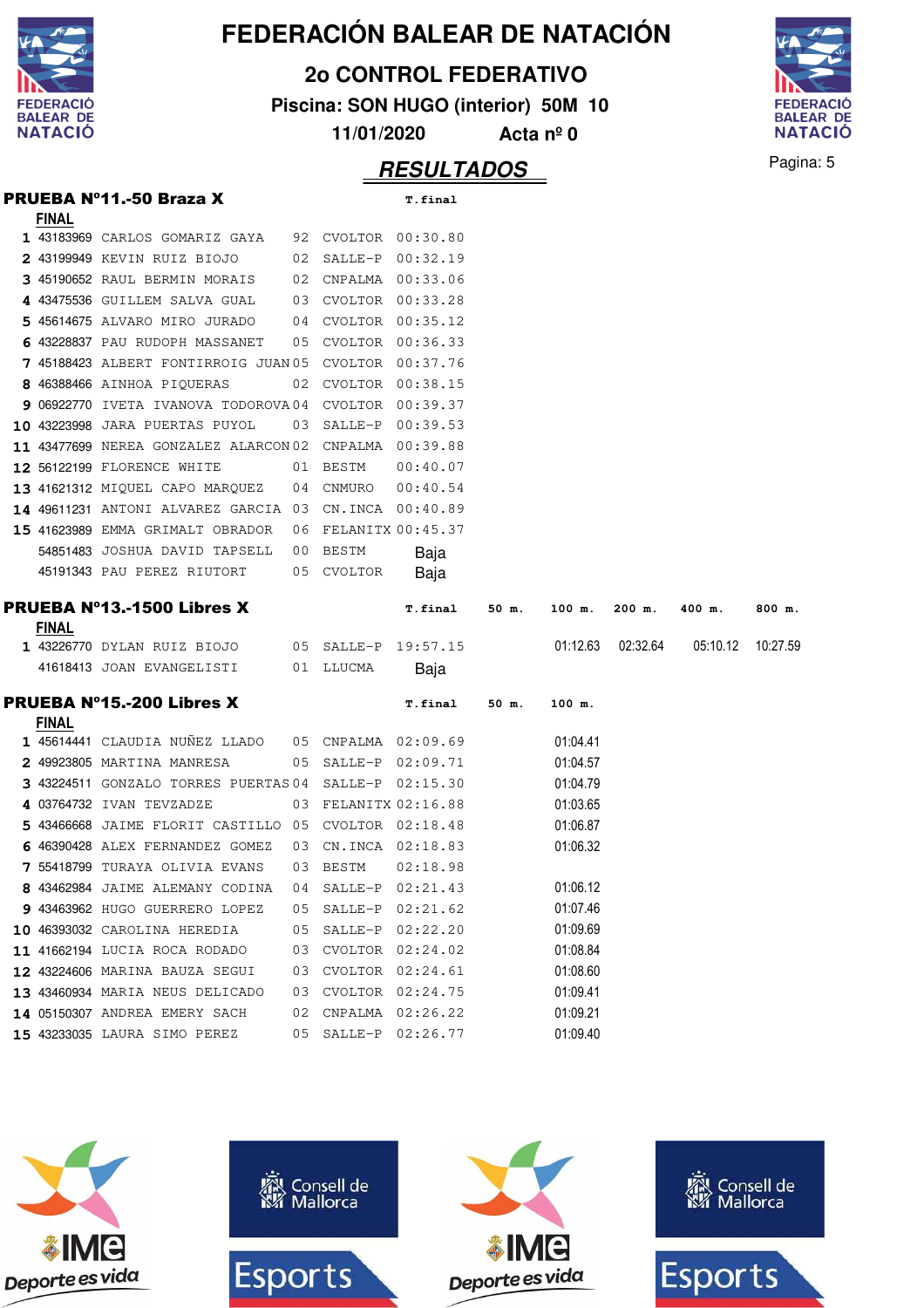|                  |                                                                                                            |    |                  | FEDERACIÓN BALEAR DE NATACIÓN       |                    |                      |                      |
|------------------|------------------------------------------------------------------------------------------------------------|----|------------------|-------------------------------------|--------------------|----------------------|----------------------|
|                  |                                                                                                            |    |                  | <b>20 CONTROL FEDERATIVO</b>        |                    |                      |                      |
| <b>DERACIO</b>   |                                                                                                            |    |                  |                                     |                    |                      |                      |
| <b>BALEAR DE</b> |                                                                                                            |    |                  | Piscina: SON HUGO (interior) 50M 10 |                    |                      |                      |
| <b>NATACIÓ</b>   |                                                                                                            |    | 11/01/2020       |                                     | Acta $n^{\circ}$ 0 |                      |                      |
|                  |                                                                                                            |    |                  | <b>RESULTADOS</b>                   |                    |                      |                      |
|                  | PRUEBA Nº15.-200 Libres X                                                                                  |    |                  | T.final                             | 50 m.              | 100 m.               |                      |
| <b>FINAL</b>     |                                                                                                            |    |                  |                                     |                    |                      |                      |
|                  | 16 45614949 JULIA MOREY REBASSA                                                                            | 06 | SALLE-P          | 02:28.48                            |                    | 01:12.43             |                      |
|                  | 17 43470221 ADELA GARRIDO MORENO                                                                           | 06 | CNPALMA          | 02:32.26                            |                    | 01:13.38             |                      |
|                  | 18 43476676 CLARA PASCUAL SABANIEL 05                                                                      |    | SALLE-P          | 02:39.13                            |                    | 01:16.77             |                      |
|                  | 19 45692762 ANGELA BUSQUETS                                                                                | 06 | CNPALMA          | 02:40.56                            |                    | 01:16.57             |                      |
|                  | 20 49610021 NEREA PEREZ PEREZ                                                                              | 06 | CN.INCA          | 02:58.59                            |                    | 01:25.01             |                      |
|                  | 42313111 TIANNA DEL PO VICA                                                                                | 06 | FELANITX         | N.p.                                |                    |                      |                      |
|                  | 41663833 ALBERT PORTER VICENS                                                                              | 05 | SALLE-P          | Baja                                |                    |                      |                      |
|                  | 43466374 NESTOR SIQUIER RIPOLL 04                                                                          |    | CNPALMA          | Baja                                |                    |                      |                      |
|                  | PRUEBA Nº17.-50 Espalda X                                                                                  |    |                  | T.final                             |                    |                      |                      |
| <b>FINAL</b>     |                                                                                                            |    |                  |                                     |                    |                      |                      |
|                  | 1 45187625 SERGI PUIG BLANCO                                                                               | 03 | NCALVIA          | 00:29.21                            |                    |                      |                      |
|                  | 2 46391666 EDUARD CERDA CALVO                                                                              | 02 | CN.INCA          | 00:33.65                            |                    |                      |                      |
|                  | 3 45614499 LLUCIA MIERAS PIZA                                                                              | 03 | CVOLTOR          | 00:34.31                            |                    |                      |                      |
|                  | 4 41586534 LAURA PONS SANTAMARIA 01                                                                        |    | CNMURO           | 00:35.32                            |                    |                      |                      |
|                  | 5 49773239 MARGALIDA RIBAS BERGAS 04                                                                       |    | CNMURO           | 00:35.90                            |                    |                      |                      |
|                  | 6 43223264 NATALIA DURAHO LOZANO                                                                           | 01 | CVOLTOR          | 00:36.09                            |                    |                      |                      |
|                  | 7 41620798 CRISTOFOL VIVES MOREY                                                                           | 04 | <b>CNMURO</b>    | 00:36.14                            |                    |                      |                      |
|                  | 8 45188359 SOFIA FRANCESCA                                                                                 | 06 |                  | CN.INCA 00:39.55                    |                    |                      |                      |
|                  | 9 43475126 JULIETA LOPEZ DAMIGO                                                                            | 06 | CN.INCA 00:39.64 |                                     |                    |                      |                      |
|                  | 10 45185811 MARTA MARIA SALES                                                                              | 05 | CVOLTOR          | 00:41.64                            |                    |                      |                      |
|                  | <b>PRUEBA Nº25.-400 Libres X</b>                                                                           |    |                  | T.final                             | 50 m.              | 100 m.               | $200$ m.             |
| <b>FINAL</b>     |                                                                                                            |    |                  |                                     |                    |                      |                      |
|                  | 1 55528056 DANIEL BEN DONOVAN 03 BESTM                                                                     |    |                  | 04:18.45                            |                    | 01:01.58             | 02:07.62             |
|                  | 2 49606072 JOSEP PASCUAL MUT 05 CNPALMA 04:23.93                                                           |    |                  |                                     |                    | 01:03.85             | 02:11.55             |
|                  | 3 45190652 RAUL BERMIN MORAIS 02 CNPALMA 04:30.71                                                          |    |                  |                                     |                    | 01:04.32             | 02:13.03<br>02:11.91 |
|                  | 4 45699211 SAMUEL DIAZ GUERRERO 03 CNPALMA 04:31.00<br>5 43233522 ALFONSO REINA MORENO 05 SALLE-P 04:38.63 |    |                  |                                     |                    | 01:03.74<br>01:04.89 |                      |
|                  | 6 07704218 DENIS MOLNAR 04 CNPALMA 04:38.71                                                                |    |                  |                                     |                    |                      | 02:15.65             |
|                  | 7 45370659 ALEJANDRO GOMEZ MILLAN 05 CAMPUSES 04:39.68                                                     |    |                  |                                     |                    | 01:05.47             | 02:16.90             |
|                  |                                                                                                            |    |                  |                                     |                    | 01:04.25             | 02:15.06             |
|                  | 8 43232487 LUA RIEDMULLER ALONSO 05 NCALVIA 04:41.21                                                       |    |                  |                                     |                    | 01:07.97             | 02:19.32             |
|                  | 9 45187470 URIEL HARO PEREZ 05 CAMPUSES 04:46.81                                                           |    |                  |                                     |                    | 01:07.72             | 02:20.31             |
|                  | 10 52505507 ELEANOR MAY BAINBRIDGE 03 BESTM                                                                |    |                  | 04:52.81                            |                    | 01:08.81             | 02:23.62             |
|                  | 11 43229623 SARA GIRALDO PEDROTE  05 CAMPUSES 04:53.06                                                     |    |                  |                                     |                    | 01:09.84             | 02:25.22             |
|                  | 12 78223022 KIARA TORRICO RUIZ 05 CVOLTOR 04:53.12                                                         |    |                  |                                     |                    | 01:09.70             | 02:24.78             |
|                  | 13 09303721 ROBERT NAPIER 03 LLUCMA 04:53.97                                                               |    |                  |                                     |                    | 01:11.24             | 02:26.57             |
|                  | 14 41543011 FRANCETTE GOMEZ 05 CNPALMA 04:57.21<br>15 41543010 CARME GOMEZ CAMPINS 03 CNPALMA 04:59.37     |    |                  |                                     |                    | 01:10.68             | 02:25.65             |
|                  |                                                                                                            |    |                  |                                     |                    | 01:09.87             | 02:26.78             |
|                  | 16 45189605 MARINA PONS RAMON 06 CNPALMA 05:00.99                                                          |    |                  |                                     |                    | 01:10.34             | 02:26.10             |





Pagina: 6

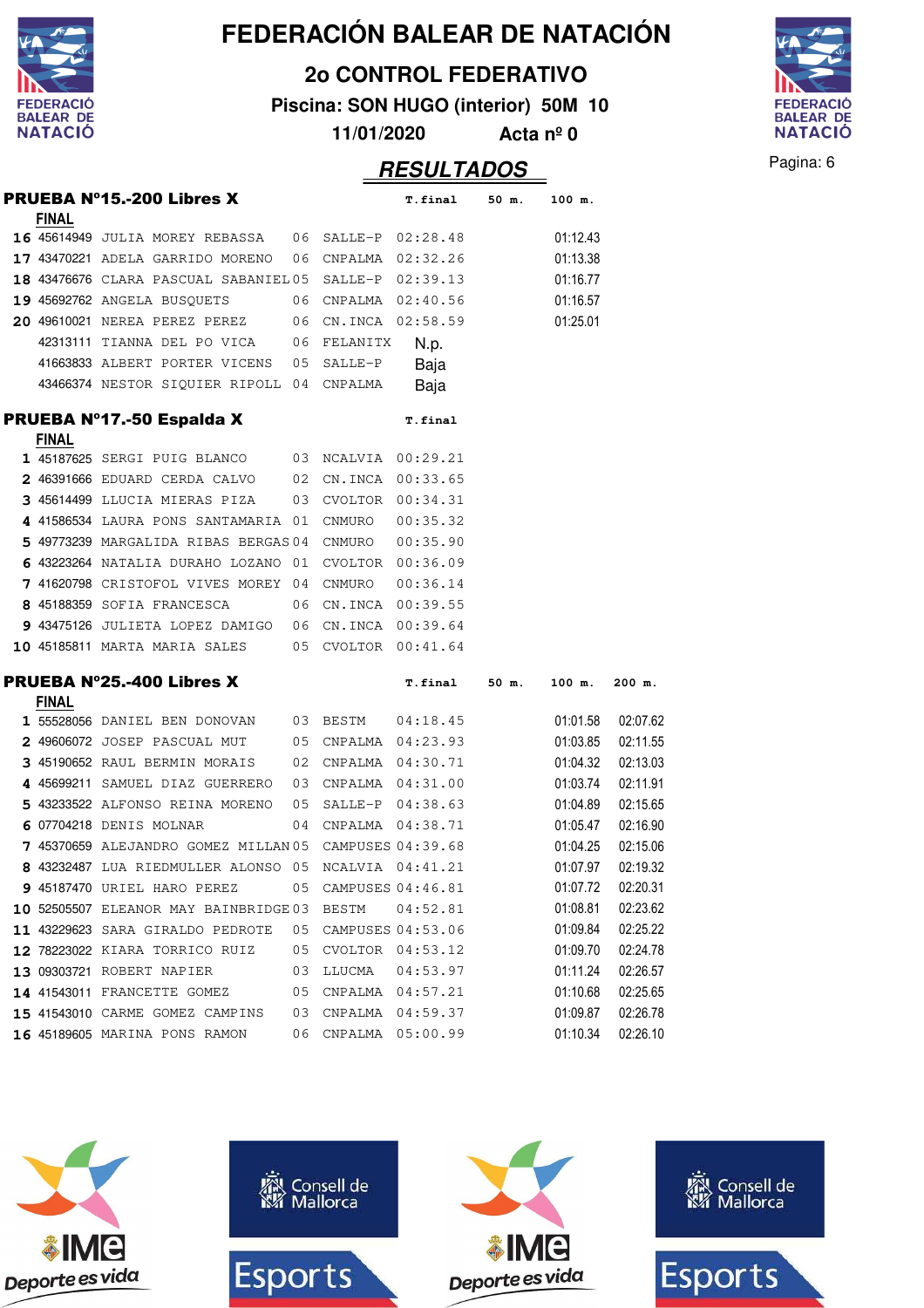

**2o CONTROL FEDERATIVO**

**Piscina: SON HUGO (interior) 50M 10**

**11/01/2020 Acta nº 0**

# **RESULTADOS** Pagina: 7



|              | <b>PRUEBA Nº25.-400 Libres X</b>                       |      |                      | T.final 50 m.       |       | 100 m.   | $200$ m. |
|--------------|--------------------------------------------------------|------|----------------------|---------------------|-------|----------|----------|
| <b>FINAL</b> |                                                        |      |                      |                     |       |          |          |
|              | 17 45614938 GUILLEM FEMENIA CRESPI05 SALLE-P 05:03.28  |      |                      |                     |       | 01:13.14 | 02:29.62 |
|              | 18 49605011 ANTONI CIFRE FERRAGUT 02                   |      | LLUCMA               | 05:07.09            |       | 01:10.84 | 02:28.26 |
|              | <b>19 45611299 JUAN MANUEL NUNEZ</b>                   |      | 05 CNPALMA 05:09.05  |                     |       | 01:14.08 | 02:32.74 |
|              | 20 03764732 IVAN TEVZADZE                              | 03   |                      | FELANITX 05:10.59   |       | 01:08.38 | 02:25.46 |
|              | 21 49925382 ALEXANDRA SANDIN POLO 04                   |      |                      | SALLE-P 05:11.34    |       | 01:12.74 | 02:31.51 |
|              | 22 46388014 AINA THOMAS TABERNER                       | 06   |                      | CNPALMA 05:14.12    |       | 01:14.71 | 02:35.81 |
|              | 23 43474950 NOA MARTINEZ COUSELO                       | - 06 | $CVOLTOR$ $05:14.43$ |                     |       | 01:14.52 | 02:36.06 |
|              | 24 09137071 EMMA LYDIA NAPIER<br>$\sim$ 04             |      | LLUCMA               | 05:18.15            |       | 01:14.75 | 02:35.64 |
|              | 25 43227645 DANIEL LLOMPART                            | 05   |                      | SALLE-P 05:18.69    |       | 01:13.20 | 02:33.71 |
|              | 26 43463950 ALEJANDRO ARIAS GOMILA04 LLUCMA            |      |                      | 05:21.56            |       | 01:14.90 | 02:36.83 |
|              | 27 43220670 MARC FLORES MASSOT                         |      |                      | 05 SALLE-P 05:24.34 |       | 01:17.51 | 02:40.65 |
|              | 28 45191890 GABRIEL REUS MEDIALDEA 04 LLUCMA  05:33.37 |      |                      |                     |       | 01:13.83 | 02:30.76 |
|              | PRUEBA N°29.-100 Braza X                               |      |                      | <b>T.final</b>      | 50 m. |          |          |
| <b>FINAL</b> | 1 43471880 JORDI CINTA PEREZ 05 CN.INCA 01:13.32       |      |                      |                     |       |          |          |
|              | 2 43198413 JOEL TRETT OLIVER 02                        |      | CNPALMA 01:16.03     |                     |       |          |          |
|              | 3 45608935 PEP FORTEZA FORTEZA                         | 02   | CNPALMA 01:16.19     |                     |       |          |          |
|              | 4 43159049 MATIAS SUAREZ CAMPIONE 96                   |      | CVOLTOR 01:16.59     |                     |       |          |          |
|              | 5 45614675 ALVARO MIRO JURADO                          |      |                      |                     |       |          |          |
|              |                                                        | 04   |                      | CVOLTOR 01:17.94    |       |          |          |
|              | 6 43475420 LILIA ARROM LLIZO 04                        |      |                      | CN.INCA 01:18.64    |       |          |          |
|              | 7 43477418 SERGI QUETGLAS                              | 03   |                      | SALLE-P 01:18.93    |       |          |          |
|              | 8 43471141 BARTOMEU VERDERA                            | 04   |                      | CAMPUSES 01:19.31   |       |          |          |
|              | 9 43478084 MARIA SERRA BONET                           | 02   |                      | CNPALMA 01:19.68    |       |          |          |
|              | 10 43218055 RAFEL JOSEP JAUME I                        | 03   | CNPALMA 01:21.98     |                     |       |          |          |
|              | 11 43461002 JUAN RAMON LAGAR                           | 03   | CVOLTOR 01:22.11     |                     |       |          |          |

12 43475268 MARTA CHUN ROCA 05 CVOLTOR 01:24.08 43223998 JARA PUERTAS PUYOL 03 SALLE-P 01:25.57 14 06922770 IVETA IVANOVA TODOROVA 04 CVOLTOR 01:27.70 46390210 ELENA BUENO SERRANO 04 MASTBAL 01:30.43 16 49611231 ANTONI ALVAREZ GARCIA 03 CN.INCA 01:32.03 46388012 CATERINA THOMAS 04 CNPALMA 01:36.04

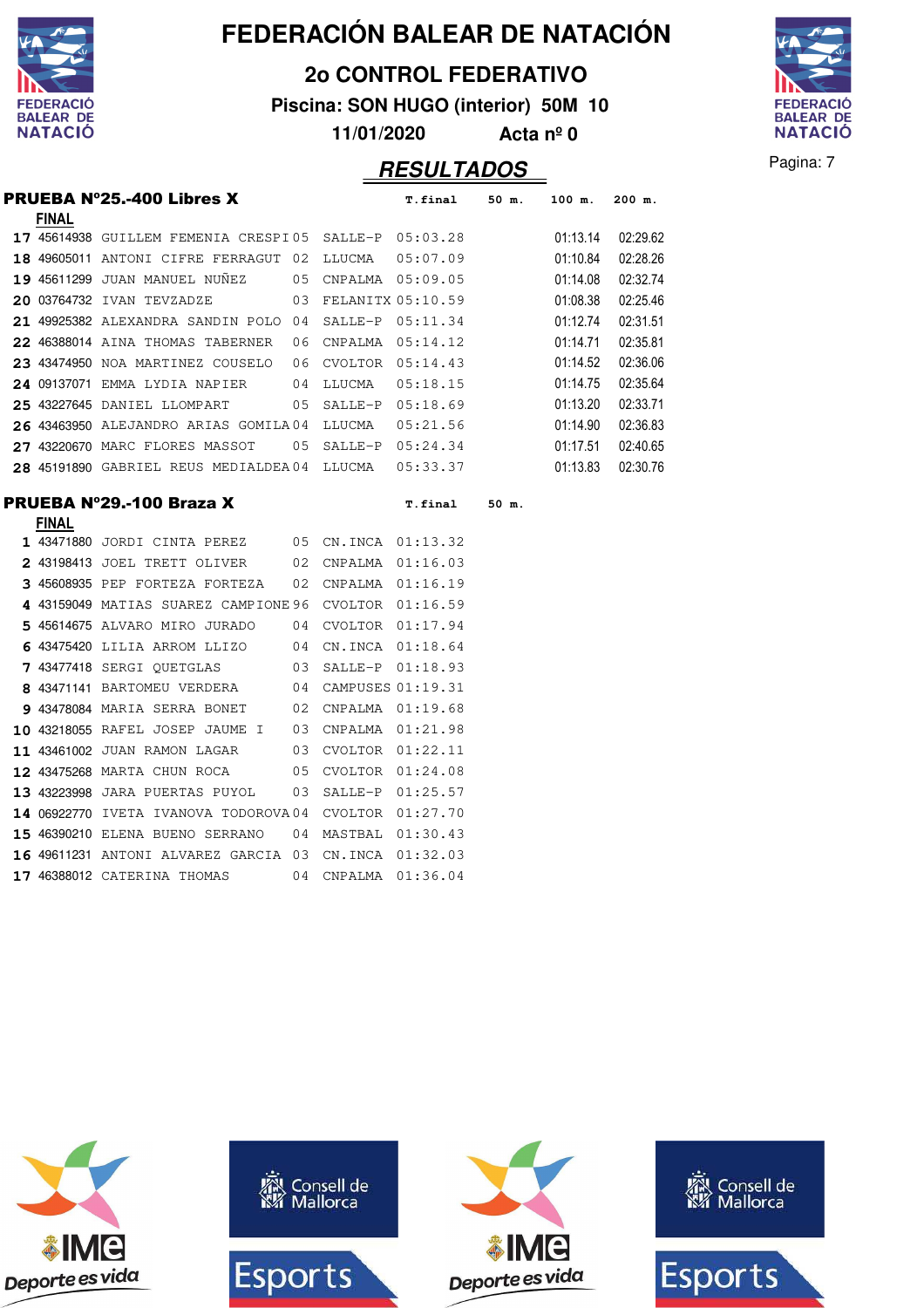

**2o CONTROL FEDERATIVO**

**Piscina: SON HUGO (interior) 50M 10**

**11/01/2020 Acta nº 0**

#### **RESULTADOS** Pagina: 8



|              | <b>PRUEBA Nº31.-50 Mariposa X</b>                     |    |                      | <b>T.final</b> |       |        |          |  |  |  |  |        |
|--------------|-------------------------------------------------------|----|----------------------|----------------|-------|--------|----------|--|--|--|--|--------|
| <b>FINAL</b> |                                                       |    |                      |                |       |        |          |  |  |  |  |        |
|              | 1 43183969 CARLOS GOMARIZ GAYA                        | 92 | CVOLTOR 00:27.27     |                |       |        |          |  |  |  |  |        |
|              | 2 06410547 ROBIN DAVID AILAN                          | 03 | CNPALMA              | 00:27.80       |       |        |          |  |  |  |  |        |
|              | 3 43216859 RODRIGO CHAVES TEJERO                      | 95 | CVOLTOR 00:27.86     |                |       |        |          |  |  |  |  |        |
|              | 4 43234633 POL PEREZ MACARRO                          | 02 | CVOLTOR 00:28.03     |                |       |        |          |  |  |  |  |        |
|              | 5 45185608 JOAN VICENS BUJOSA                         | 03 | CNPALMA 00:28.13     |                |       |        |          |  |  |  |  |        |
|              | 6 43205973 SALVADOR REYNES                            | 02 | CNPALMA 00:29.20     |                |       |        |          |  |  |  |  |        |
|              | 7 45610143 ANTONIO NIETO                              | 02 | CNPALMA              | 00:29.69       |       |        |          |  |  |  |  |        |
|              | 8 41573980 ALEJANDRO SEGRERA                          |    | 02 FELANITX 00:30.13 |                |       |        |          |  |  |  |  |        |
|              | 9 43473756 ADRIA FERRER GARCIA                        |    | 05 CN.INCA 00:31.28  |                |       |        |          |  |  |  |  |        |
|              | 10 45614938 GUILLEM FEMENIA CRESPI05 SALLE-P          |    |                      | 00:31.55       |       |        |          |  |  |  |  |        |
|              | 11 45187556 ARNAU ALCOVER BARBOSA 04 SALLE-P          |    |                      | 00:31.56       |       |        |          |  |  |  |  |        |
|              | 12 46390428 ALEX FERNANDEZ GOMEZ                      |    | 03 CN.INCA 00:31.91  |                |       |        |          |  |  |  |  |        |
|              | 13 46394473 NEREA CASTAÑER NOGUERA03 CVOLTOR 00:31.99 |    |                      |                |       |        |          |  |  |  |  |        |
|              | <b>14 01653059 DANIEL MAURER</b>                      | 05 | SALLE-P              | 00:33.01       |       |        |          |  |  |  |  |        |
|              | 15 43478016 MARIA RULLAN MARTINEZ                     |    | 03 CNPALMA           | 00:33.33       |       |        |          |  |  |  |  |        |
|              | <b>16 43477108 NATALIA MARTINEZ</b>                   |    | 04 CVOLTOR 00:33.44  |                |       |        |          |  |  |  |  |        |
|              | 17 52030257 XAVIER RODRIGUEZ RAMON 03                 |    | CVOLTOR              | 00:33.68       |       |        |          |  |  |  |  |        |
|              | 18 41662125 AINA MARIANO SALOM                        | 03 | CVOLTOR              | 00:34.71       |       |        |          |  |  |  |  |        |
|              | 19 49605668 MIREIA LLODRA I RIERA 03 MASTBAL          |    |                      | 00:35.40       |       |        |          |  |  |  |  |        |
|              | 20 43217884 ALISON ANDREA                             | 04 | <b>CVOLTOR</b>       | 00:37.81       |       |        |          |  |  |  |  |        |
|              | 43211875 DENIS JOEL CHIRIBOGA                         | 04 | MASTBAL              | Desc           |       |        |          |  |  |  |  |        |
|              | 43213329 SERGIO FUSTER POORE                          | 99 | CVOLTOR              | N.p.           |       |        |          |  |  |  |  |        |
|              | <b>PRUEBA Nº33.-800 Libres X</b>                      |    |                      | T.final        | 50 m. | 100 m. | $200$ m. |  |  |  |  | 400 m. |
| <b>FINAL</b> |                                                       |    |                      |                |       |        |          |  |  |  |  |        |

| <b>FINAL</b> |                |                                                                                                                                                                                                                                                                                                    |         |                                                                                                        |                                                             |          |          |
|--------------|----------------|----------------------------------------------------------------------------------------------------------------------------------------------------------------------------------------------------------------------------------------------------------------------------------------------------|---------|--------------------------------------------------------------------------------------------------------|-------------------------------------------------------------|----------|----------|
|              | JAVIER HOLGADO |                                                                                                                                                                                                                                                                                                    |         | 09:05.09                                                                                               | 01:05.86                                                    | 02:14.96 | 04:32.43 |
|              |                |                                                                                                                                                                                                                                                                                                    |         |                                                                                                        | 01:04.28                                                    | 02:13.57 | 04:32.65 |
|              |                |                                                                                                                                                                                                                                                                                                    |         | 09:56.37                                                                                               | 01:09.76                                                    | 02:25.85 | 04:57.66 |
|              |                |                                                                                                                                                                                                                                                                                                    |         |                                                                                                        | 01:10.44                                                    | 02:26.13 | 04:57.65 |
|              |                | 06                                                                                                                                                                                                                                                                                                 |         |                                                                                                        | 01:12.39                                                    | 02:29.61 | 05:04.13 |
|              |                |                                                                                                                                                                                                                                                                                                    |         | 10:10.84                                                                                               | 01:09.81                                                    | 02:27.23 | 05:02.58 |
|              |                | 06                                                                                                                                                                                                                                                                                                 |         |                                                                                                        | 01:13.65                                                    | 02:33.75 | 05:15.68 |
|              |                | 05                                                                                                                                                                                                                                                                                                 | SALLE-P | 10:42.46                                                                                               | 01:15.21                                                    | 02:36.37 | 05:19.08 |
|              |                |                                                                                                                                                                                                                                                                                                    |         | 11:01.20                                                                                               | 01:17.18                                                    | 02:40.13 | 05:26.62 |
|              |                |                                                                                                                                                                                                                                                                                                    |         | N.p.                                                                                                   |                                                             |          |          |
|              | 1 43460901     | 2 09897080 ALEX EMERY SACH<br>3 49614662 GONZALO FERRON<br>4 43218723 JORDI MAYOL SERRA<br>5 49868937 CARLA LLABRES PEDRET<br>6 45697045 MARTIN VILI GRIGOROV<br>7 46389239 LEYRE LUMBRERAS ROJO<br>8 45184835 TONI BERGAS COMAS<br>9 45185607 LLUIS VICENS BUJOSA<br>43228048 LUCIA CARLA ELICABE |         | 05 CNPALMA<br>05 SALLE-P<br>05 SALLE-P<br>04 SALLE-P<br>SALLE-P<br>05 CNPALMA<br>SALLE-P<br>05 CNPALMA | 09:08.09<br>09:57.79<br>10:08.13<br>10:34.72<br>03 CAMPUSES |          |          |

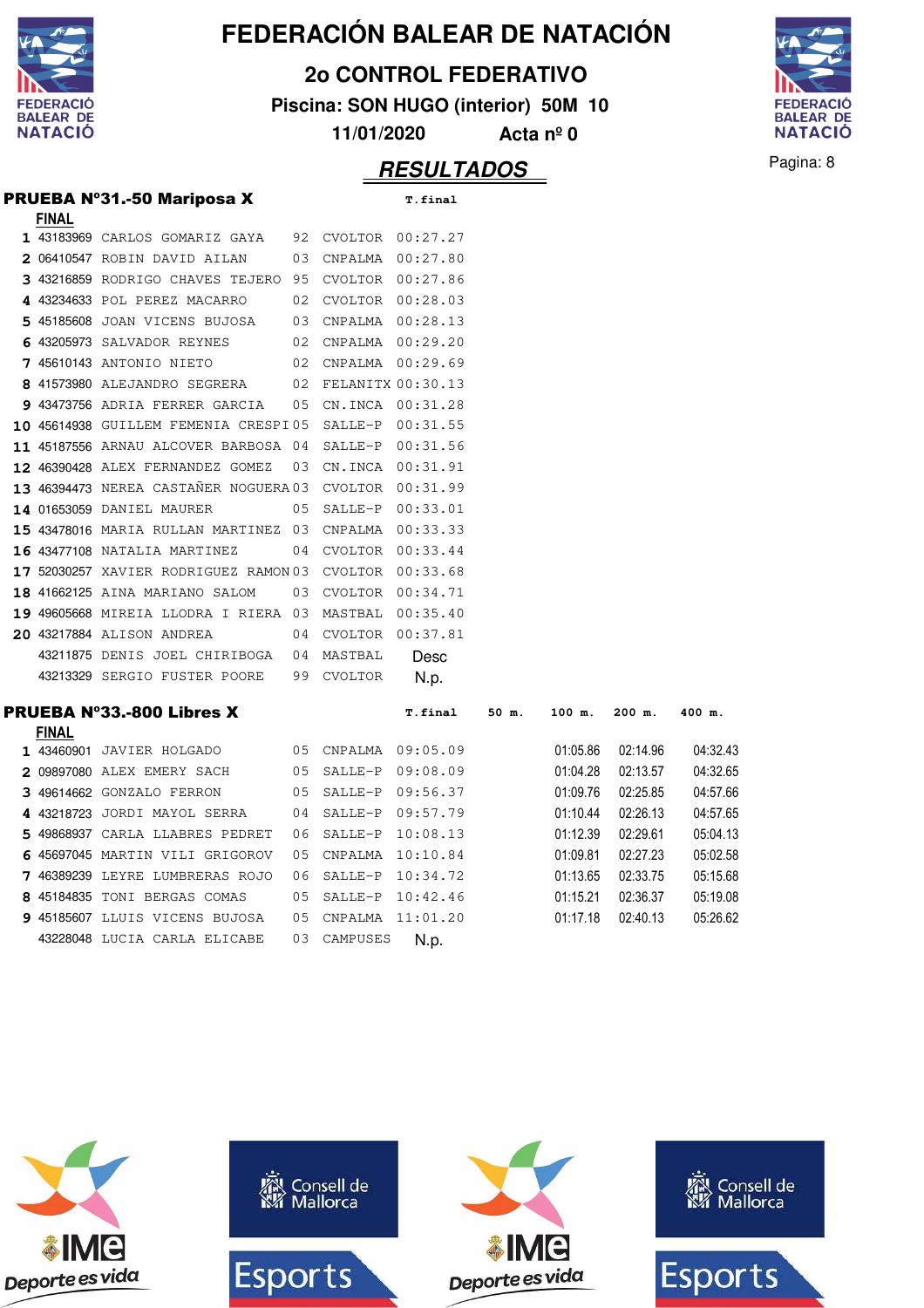

**2o CONTROL FEDERATIVO**

**Piscina: SON HUGO (interior) 50M 10**

**FEDERACIÓ** BALEAR DE<br>NATACIÓ

**11/01/2020 Acta nº 0**

#### **RESULTADOS** Pagina: 9

| <b>PRUEBA Nº35.-100 Espalda X</b> | T.final 50 m. |  |
|-----------------------------------|---------------|--|
|                                   |               |  |

| <b>FINAL</b> |                                                            |    |                     |               |          |
|--------------|------------------------------------------------------------|----|---------------------|---------------|----------|
|              | 1 49923805 MARTINA MANRESA 65 SALLE-P 01:05.35             |    |                     |               |          |
|              | 2 43470663 MARCOS SANCHEZ                                  |    | 04 SALLE-P 01:07.39 |               |          |
|              | 3 49606072 JOSEP PASCUAL MUT 05 CNPALMA 01:07.68           |    |                     |               |          |
|              | 4 46392451 MARC FALCO GUILLEM 03 SALLE-P 01:08.05          |    |                     |               |          |
|              | 5 45614441 CLAUDIA NUÑEZ LLADO 05 CNPALMA 01:09.45         |    |                     |               |          |
|              | 6 49923806 MARIONA MANRESA                                 | 06 | SALLE-P             | 01:10.33      |          |
|              | 7 43214090 JOAN SASTRE RODRIGUEZ 04                        |    | CVOLTOR 01:11.28    |               |          |
|              | <b>8</b> 45614440 RAUL NUÑEZ LLADO $02$ CNPALMA $01:11.44$ |    |                     |               |          |
|              | 9 49770151 ESTELA GARAU MORENO 05 CNPALMA 01:12.27         |    |                     |               |          |
|              | 10 43467318 GABRIELA VELASCO 05 CAMPUSES 01:12.86          |    |                     |               |          |
|              | 11 41622760 ANGELS MARTI GINARD 06 ES.ARTA 01:13.55        |    |                     |               |          |
|              | 12 45614381 MARTA RUBIO BUJOSA 05 CNPALMA 01:14.98         |    |                     |               |          |
|              | 13 46391666 EDUARD CERDA CALVO 02 CN.INCA 01:15.44         |    |                     |               |          |
|              | <b>14 41543011 FRANCETTE GOMEZ</b>                         |    | 05 CNPALMA 01:15.47 |               |          |
|              | 15 45691103 PAULA COLOMAR CARRASCO04 CNPALMA 01:15.73      |    |                     |               |          |
|              | 16 45188423 ALBERT FONTIRROIG JUAN 05 CVOLTOR 01:15.88     |    |                     |               |          |
|              | 17 45692762 ANGELA BUSQUETS 06 CNPALMA 01:16.40            |    |                     |               |          |
|              | 18 45614949 JULIA MOREY REBASSA 06 SALLE-P 01:17.71        |    |                     |               |          |
|              | 19 45696080 CLAUDIA AMENGUAL 05 CN.INCA 01:18.31           |    |                     |               |          |
|              | 20 41664031 SOFIA BARRIOS GIORNO 05 CNPALMA 01:18.44       |    |                     |               |          |
|              | 21 43233035 LAURA SIMO PEREZ 05                            |    | SALLE-P             | 01:19.65      |          |
|              | 22 46393032 CAROLINA HEREDIA                               | 05 | SALLE-P 01:21.00    |               |          |
|              | 23 43233296 ANTONIA QU MEI SUREDA 04 CVOLTOR 01:21.68      |    |                     |               |          |
|              | 05<br>24 45611299 JUAN MANUEL NUNEZ                        |    | CNPALMA 01:23.28    |               |          |
|              | 25 49605668 MIREIA LLODRA I RIERA 03                       |    | MASTBAL 01:24.21    |               |          |
|              | 26 45185811 MARTA MARIA SALES                              |    | 05 CVOLTOR 01:27.73 |               |          |
|              | 43459955 PABLO NAVAS ACEITUNO 02 CVOLTOR                   |    |                     | N.p.          |          |
|              | <b>PRUEBA Nº37.-200 Mariposa X</b>                         |    |                     | T.final 50 m. | 100 m.   |
| <b>FINAL</b> | 1 45611418 GUILLEM ESTARELLAS DE 04 CAMPUSES 02:20.75      |    |                     |               | 01:07.83 |
|              |                                                            |    |                     |               |          |

|  | 1 45611418 GUILLEM ESTARELLAS DE 04 CAMPUSES 02:20.75 |  |                         | 01:07.83 |
|--|-------------------------------------------------------|--|-------------------------|----------|
|  | 2 43465024 LUCIA MENENDEZ                             |  | $04$ SALLE-P $02:33.12$ | 01:10.37 |
|  | 3 45189546 NEUS SERRA REGAL                           |  | 05 CN.INCA 02:42.80     | 01:17.34 |

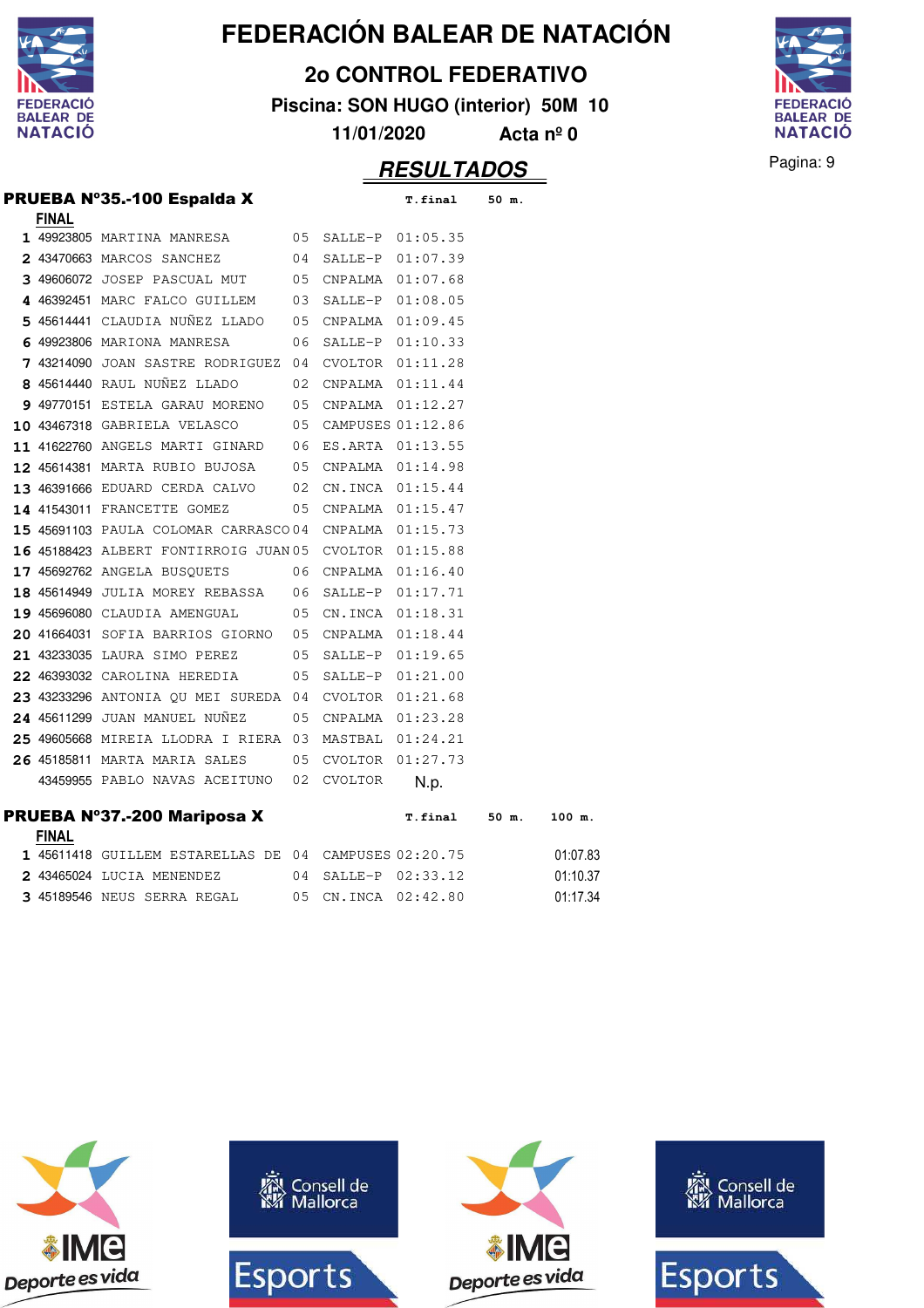

**2o CONTROL FEDERATIVO**

**Piscina: SON HUGO (interior) 50M 10**



**11/01/2020 Acta nº 0**

#### **RESULTADOS** Pagina: 10

PRUEBA Nº39.-100 Libres X **T.final 50 m.**

| <b>FINAL</b> |                                            |    |                   |          |
|--------------|--------------------------------------------|----|-------------------|----------|
|              | 1 45187625 SERGI PUIG BLANCO               | 03 | NCALVIA 00:54.56  |          |
|              | <b>2</b> 06410547 ROBIN DAVID AILAN        | 03 | CNPALMA 00:55.57  |          |
|              | 3 43199949 KEVIN RUIZ BIOJO                | 02 | SALLE-P 00:57.04  |          |
|              | 4 55456153 RICHARD HOWARD                  | 02 | BESTM 00:57.46    |          |
|              | 5 43483056 JOSEP CASTRO TORRENS            | 05 | CAMPUSES 00:58.97 |          |
|              | 6 45370659 ALEJANDRO GOMEZ MILLAN 05       |    | CAMPUSES 01:00.84 |          |
|              | 7 43471141 BARTOMEU VERDERA                | 04 | CAMPUSES 01:01.21 |          |
|              | 8 43460901 JAVIER HOLGADO                  | 05 | CNPALMA 01:01.40  |          |
|              | 9 41573980 ALEJANDRO SEGRERA               | 02 | FELANITX 01:01.45 |          |
|              | <b>10 55418799 TURAYA OLIVIA EVANS</b>     | 03 | BESTM             | 01:02.34 |
|              | 11 43469427 JOEL LOPEZ RISCO               | 04 | CN.INCA 01:02.46  |          |
|              | 12 43462984 JAIME ALEMANY CODINA           | 04 | SALLE-P           | 01:02.76 |
|              | 13 43235046 PAULA GAYA BISQUERRA           | 05 | CNPALMA 01:03.62  |          |
|              | 14 43232487 LUA RIEDMULLER ALONSO          | 05 | NCALVIA           | 01:03.64 |
|              | <b>15 43228977 CLAUDIA ALVAREZ</b>         | 02 | CNPALMA           | 01:03.90 |
|              | <b>16 43477418 SERGI OUETGLAS</b>          | 03 | SALLE-P           | 01:04.13 |
|              | 17 45187556 ARNAU ALCOVER BARBOSA          | 04 | SALLE-P           | 01:04.67 |
|              | 18 41664004 AINA GARCIA VIVES              | 03 | SALLE-P           | 01:05.22 |
|              | 19 43229623 SARA GIRALDO PEDROTE           | 05 | CAMPUSES 01:05.67 |          |
|              | 20 43466210 MARCOS RUIZ MARTIN             | 05 | CVOLTOR           | 01:05.85 |
|              | <b>21 45189605 MARINA PONS RAMON</b>       | 06 | CNPALMA           | 01:06.70 |
|              | 22 43466209 ALEJANDRA RUIZ MARTIN          | 03 | CVOLTOR           | 01:07.65 |
|              | 23 49925382 ALEXANDRA SANDIN POLO          | 04 | SALLE-P           | 01:08.36 |
|              | 24 43226770 DYLAN RUIZ BIOJO               | 05 | SALLE-P           | 01:08.46 |
|              | 25 43218056 ELISABET Mª JAUME I            | 03 | MASTBAL           | 01:09.33 |
|              | 26 43573918 NADIA CORRADINI                | 05 | NCALVIA           | 01:09.37 |
|              | 27 45691467 MARTA BAÑOS VERA               | 05 | CVOLTOR           | 01:09.45 |
|              | 28 45184053 AINA TOMAS HERNANDEZ           | 04 | CNPALMA 01:09.56  |          |
|              | 29 43470770 ESTHER BLANOUE FAJARDO 06      |    | MASTBAL 01:09.83  |          |
|              | 30 43211875 DENIS JOEL CHIRIBOGA           | 04 | MASTBAL 01:11.73  |          |
|              | 31 46388014 AINA THOMAS TABERNER           | 06 | CNPALMA 01:12.88  |          |
|              | <b>32 49484156 PAULA MORRO COLOM</b>       | 03 | CVOLTOR 01:13.03  |          |
|              | 33 46390210 ELENA BUENO SERRANO 04 MASTBAL |    |                   | 01:13.11 |
|              | 34 45608970 SOFIA MARTIN EXTREMERA05       |    | MASTBAL           | 01:16.05 |
|              | 34 43464708 AINA SEGUI TOMAS               | 04 | LLUCMA            | 01:16.05 |
|              | 36 08768907 ESTER DANAIL ANDREEVA          | 06 | CVOLTOR           | 01:17.92 |
|              | 37 43465336 LAIA DE LA<br>CRUZ             | 06 | MASTBAL           | 01:19.21 |
|              | 54851483 JOSHUA DAVID TAPSELL              | 00 | BESTM             | Baja     |
|              | 43473260 RAUL TUDELA MALLEN                | 04 | CVOLTOR           | Baja     |